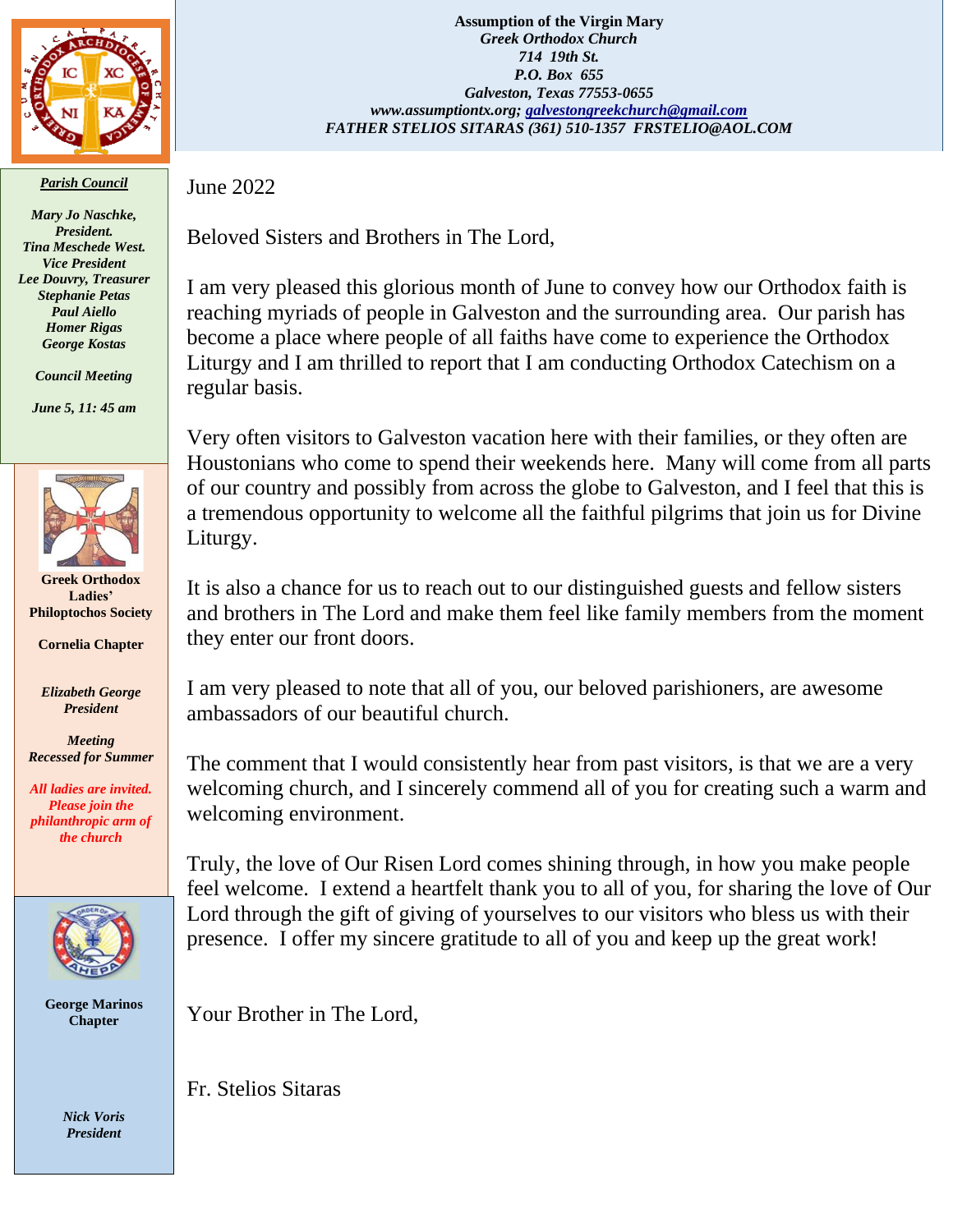# **CALENDAR**

#### **Wednesday, June 1**

**6 pm: Bible Study**

**Community Center & Zoom**

**Thursday, June 2**

**9 am Holy Ascension Divine Liturgy**

**Prosforo: Tina West Council: Tina West**

#### **Sunday, June 5**

| 9 am:              | <b>Orthros</b>            |
|--------------------|---------------------------|
| 10 am:             | <b>Divine Liturgy</b>     |
|                    |                           |
| <b>Prosforo:</b>   | <b>Tina West</b>          |
| <b>Fellowship:</b> | Miguel & Autumn Ojeda     |
| <b>Council:</b>    | Homer Rigas & Paul Aiello |

#### **Saturday, June 11**

| <b>Saturday of Souls Divine Liturgy</b> |
|-----------------------------------------|
|                                         |

| <b>Prosforo:</b> | <b>Mary Jo Naschke</b> |
|------------------|------------------------|
| <b>Council:</b>  | <b>Mary Jo Naschke</b> |

### **Sunday, June 12 Holy Pentecost**

**9 am: Orthros 10 am: Divine Liturgy** 

**Prosforo: Mary Jo Naschke Fellowship: Susan Enterline Mary Jo Naschke & Tina West** 

### **Wednesday, June 15**

**6 pm: Bible Study**

**Community Center & Zoom**

## **Sunday, June 19**

**9 am: Orthros 10 am: Divine Liturgy** 

**Prosforo: Mary Jo Naschke Fellowship: Vida Rector Council: Stephanie Petas & Homer Rigas** 

### **Sunday, June 26**

| 9 am:              | <b>Orthros</b>           |
|--------------------|--------------------------|
| $10 \text{ am}:$   | <b>Divine Liturgy</b>    |
| <b>Prosforo:</b>   | Mark & Susan Enterline   |
| <b>Fellowship:</b> | <b>Rouz Ahkras</b>       |
| <b>Council:</b>    | Lee Douvry & Paul Aiello |